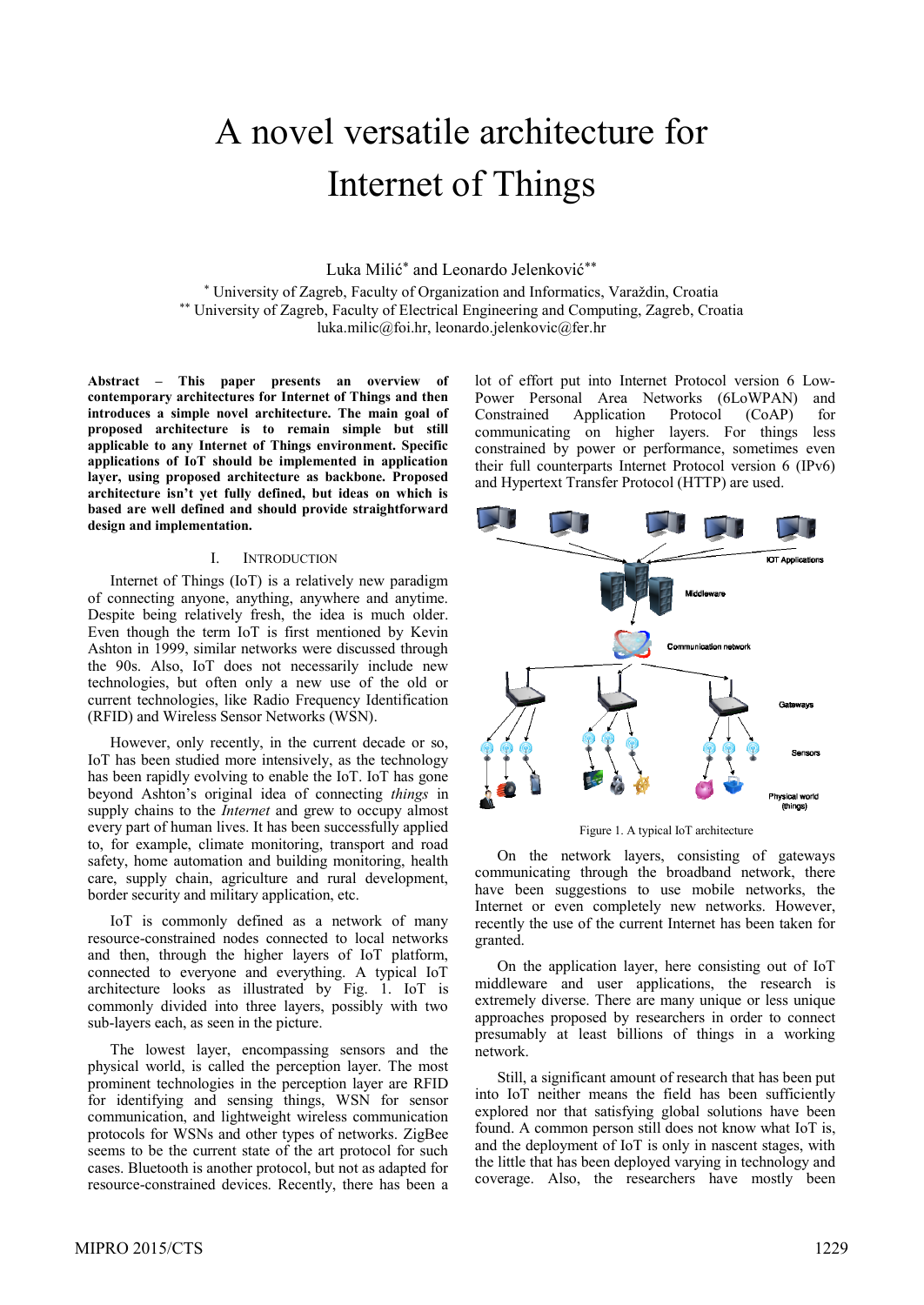concentrated on building IoT for specific cases, effectively building small isolated networks of things, not Internet of Things but rather Intranets of Things. We didn't find adequate architecture proposals in rest of the research, architecture that could be used as base for all IoT applications. Therefore we designed one architecture that could be used as base for implementing IoT.

The rest of the article is organized as follows. In Section II the state of the art is presented and similar conclusions drawn. In Section III our new architecture for IoT is proposed. In Section IV the conclusions and future work are laid out.

# II. RELATED WORK

We will now try to summarize main research directions in IoT architectures. Usually, first ones referenced are architectures backed up by global groups. Some of these architectures will be presented here, but it should be noted that there is not much scientific research based on those architectures and we do not think that they have necessary features for a global IoT. Two ongoing Seventh Framework Programme (FP7) projects will also be presented, IoT-A and OpenIoT, as they are European Union (EU) projects relevant to the local scientific community, but also very large projects with important investors.

First architecture is the EPCglobal project [\[1\].](#page-4-0) It is promulgated by the EPCglobal organization, successor of the Automatic Identification (Auto-ID) Labs where the term IoT was coined. The GS1 architecture offers three sets of standards. Those are standards for creating a variety of codes for things, standards for representing these codes by graphics and RFIDs, and standards for manipulating the data captured by reading these codes. It is more concerned with creating business models like supply chains than creating a global network.

The second architecture is the Machine Type Communication (MTC) [\[2\]](#page-4-1) by Third Generation Partnership Project (3GPP). MTC is a set of standards for communication between different things and the core network. It is focused on implementing the communication through Long Term Evolution (LTE) networks and mobile phones. No upper architecture seems to be emerging. Paper [\[3\]](#page-4-2) presents a potential one, putting servers and applications over it. Communication is rather complex, requiring a lot of telecommunication knowledge in order to push messages from one side to another.

The third architecture is the Machine to Machine (M2M) [\[4\]](#page-4-3) done by European Telecommunication Standards (ETSI). M2M aims to create applications, built upon service capabilities, in both the upper layer and the gateways, but also the things, which do not need a gateway in that case. It does so by defining three sets of interfaces. These are M2M application interface, device application interface, and M2M to device interface. There does not seem to be concrete technologies defined.

The fourth chosen commonly referenced architecture is the Near Field Communication (NFC) [\[5\]](#page-5-0) put forward by the NFC Forum, mainly Nokia. This system is used only for identifying and capturing things. It is already built into many smartphones. It does not seem to aspire to building higher layers, but only uses RFID to communicate with sensors and let them interpret the data.

The most successful of these global groups seem to be the Internet Engineering Task Force (IETF). They have constructed two protocols, the more successful of which is the Constrained Application Protocol (CoAP). Recently, it has generated many research papers and its architectures will be presented a bit later. CoAP alone is not complete architecture. It is a counterpart for the Hypertext Transfer Protocol (HTTP) for resource-constrained devices.

The second protocol is the Extensible Messaging and Presence Protocol (XMPP), an even higher-layer protocol family for near real-time communication. An example system in [\[6\]](#page-5-1) builds a basic platform for bidirectional communication based on publish-subscribe and requestresponse.

Currently, various visions of IoT seem to converge in implementing IoT using the current Internet. There are architectures like MobilityFirst [\[7\],](#page-5-2) which envision a complete overhaul of the current network. The researcher developed a new vision or the internet, with the main goal being extreme mobility of the members, which they see as the ideal environment for the IoT. In the paper they specify exactly how IoT is combined with the network. Still, visions of replacing the current internet seem more and more far-fetched.

Searching for more implementable global architectures, the first thing visible is the huge work targeted on creating small, isolated IoTs, here dubbed "Intranets of Things". After a brief search on, for example, Institute of Electrical and Electronics Engineers (IEEE) Explore, many narrow niches like electronic commerce, smart supermarkets, rural patient tracking smart gas tanks, smart scenic sites, smart food, electronic identities and much more pop out. A good architecture needs to be flexible, meaning it can be used for many use cases, unlike those. Only architectures intended for a global IoT will be further analyzed. Also, there has been much work in order to completely fixate the IoT to the current Internet. Host Identity Protocol [\[8\]](#page-5-3) has been used for IPv4 and IPv6 Low-Power Personal Area Networks (6LoWPAN) for IPv6. The paper referenced deals with address translations.

Some common architecture proposals will now be presented. The first is Service Oriented Architecture (SOA). An example in [\[9\]](#page-5-4) outlines a network of service entities. These are connected with services, actually general data, being sent through channels or links. It is just a sketch of a potential model and its behavior.

SOA is borrowed from the Semantic Web, and so is Representational State Transfer (REST). Actinium [\[10\]](#page-5-5) is an example of a RESTful runtime container for scriptable IoT applications. It uses CoAP for communicating in a real network. The user needs to implement applications in a RESTful fashion to communicate via CoAP, and still seems to only get an Intranet of Things. As already said, CoAP is a HTTP counterpart. But even if HTTP is great, binding to four layers of protocols does not have to be.

Another Semantic Web technology is the Simple Object Access Protocol (SOAP). Paper [\[11\]](#page-5-6) defines a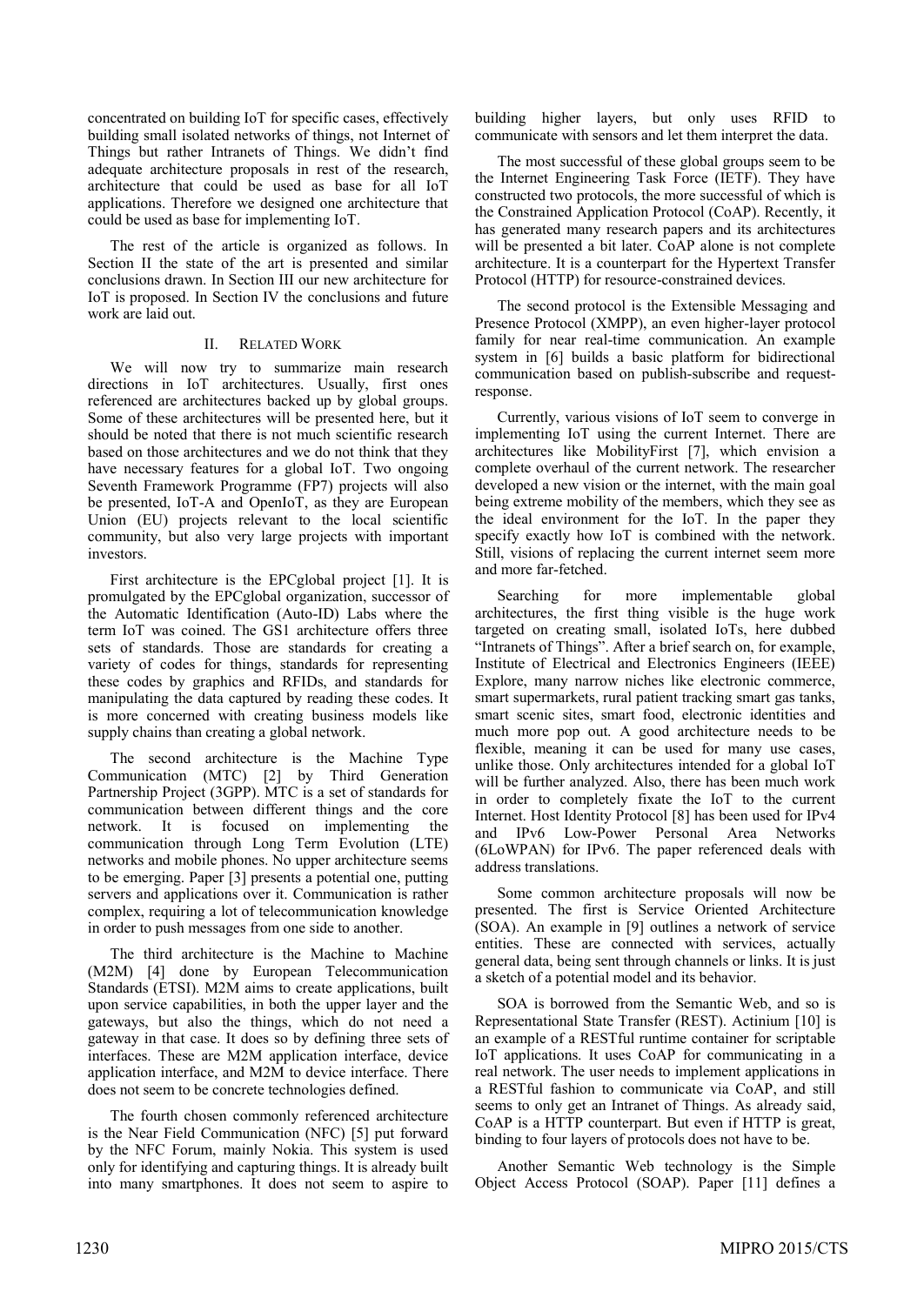things management protocol based on it. It relies on Web Services Description Language (WSDL) to define three types of operations, getting information, getting next information and setting information. It does not provide a higher layer.

The use of the ontologies is presented in [\[12\]](#page-5-7) in order to refine the crude data received from things. Having defined a data model ontology in Web Ontology Language (OWL) and described data sources, data providers, and the data, and also defining concrete ontologies, an algorithm is provided in order to integrate them.

Another CoAP proposal is [\[13\].](#page-5-8) It is focused on the EPC and creates a network using ZigBee on the lower layer and CoAP on the higher, also utilizing Universal Plug and Play (UPnP) for discovery mechanisms.

Paper [\[14\]](#page-5-9) implements SOA through CoAP with the help of peer-to-peer (P2P). A new P2P protocol is put forward in order to create such networks, used for their Distributed Hash Tables (DHT). All in all it seems rather complex, and we believe that if the Internet of the 80's started with a complex architecture, there would be no Internet of today.

There is also a notion of message-oriented architectures. Paper [\[15\]](#page-5-10) discusses a message-oriented middleware as a set of devices, which can receive, send, store and forward messages between devices, acting as a temporary database with different channels acting like dynamically created pipes.

Having mentioned P2P, reference [\[16\]](#page-5-11) presents a system built especially upon it. It uses the DHT for identifying and locating things, and also uses other nodes for publishing services. It is still rather abstract, since it is just a helper network.

P2P is just another way of dealing with scalability. Special systems with a focus just on the scalability have emerged.

Some work is focused on treating IoT as a database. This system [\[17\]](#page-5-12) creates three storage layers as an IoT abstraction and uses database indexes to navigate it. The idea is expanded with more indexing types and supporting infrastructure.

A common buzzword in the scalability is the selforganization. For example, architecture [\[18\]](#page-5-13) is based on the nature-inspired algorithm of endocrine systems. It uses so-called hormones to, not interfering with each other, communicate between things and slightly modify their behavior. It does not consider that the things will be joined in local networks.

Another architecture is [\[19\],](#page-5-14) which presents a middleware platform built upon immobile WSNs, which and then successfully spatially grouped and included to the global network.

Sometimes, there is talk about autonomic architectures, which is not connected with selforganization, but seems to emphasize things cannot work with IP. Paper [\[20\]](#page-5-15) outlines an architecture based on multiple planes with their agents and protocols to abstract the IP in the communication.

Supposed to complex networks, there are systems for only helping existing networks. For example, Virtual Sensor Editor [\[21\]](#page-5-16) integrates nodes from different networks using graphical component programming.

There are also security architectures built that way, on top of the networks, which seems to introduce more overhead and effort that just including security.

For example, [\[22\]](#page-5-17) presents a security system based on the HIP Diet Exchange (DEX), extending the key management protocol by a number of ideas like giving the attacker increasingly difficult puzzles. It is also expanded to other key management protocols, but nothing else.

We believe that, conversely, security should be one of the basic features of the IoT.

Also, simplicity is another requirement. Only when our homes and offices get IoT people will care more about it, and that will not be possible with a complicated network.

Finally, some complete architecture proposals will be presented. Paper [\[23\]](#page-5-18) shows a system with extremely thin client nodes, where the servers are used for presenting their data. It also presents compressed TCP and compressed HTTP, which are used for communication. No security seems to be emphasized, even though things need to implement four layers.

Paper [\[24\]](#page-5-19) seems to be a large project for a complete architecture with proprietary physical protocols and IPv6, but it is still a work in progress. Gateway servers are envisioned to be used to connect things to the Internet.

Paper [\[25\]](#page-5-20) sees IoT as a network of gateways without intermediate servers. Not too much is detailed, but it appears to be intended for Intranets of Things. Still, it is modeled to be modular and scalable.

Paper [\[26\]](#page-5-21) shows a system based on a SOA spin-off called Event-Condition-Action (ECA). Even though envisioning a complete architecture, only the platform intended for making triggers upon the ECA rule and communication with neighboring layers are detailed.

Reference [\[27\]](#page-5-22) utilizes a similar system like ours, based on M2M and using HTTP with REST on upper layers. It also enables discovery, connections with nonsmart things, associating metadata and actuator control.

OpenIoT project [\[28\]](#page-5-23) develops an open source middleware for getting information from sensor clouds, without having to worry about what exact sensors are used. The OpenIoT architecture is comprised by seven main elements that belong to three different logical planes. In the Utility-App Plane – the application layer, there are three modules: Request Definition – for users to define requests to the IoT, Config & Monitor – for administrators to configure and monitor the middleware and things, and Request Presentation – for presenting responses from the IoT. In the Virtualized Plane – the service layer, there are three modules too: Scheduler – for handling requests to the IoT, Cloud Data Storage – for a cloud database of the IoT, and Service Delivery & Utility Manager – for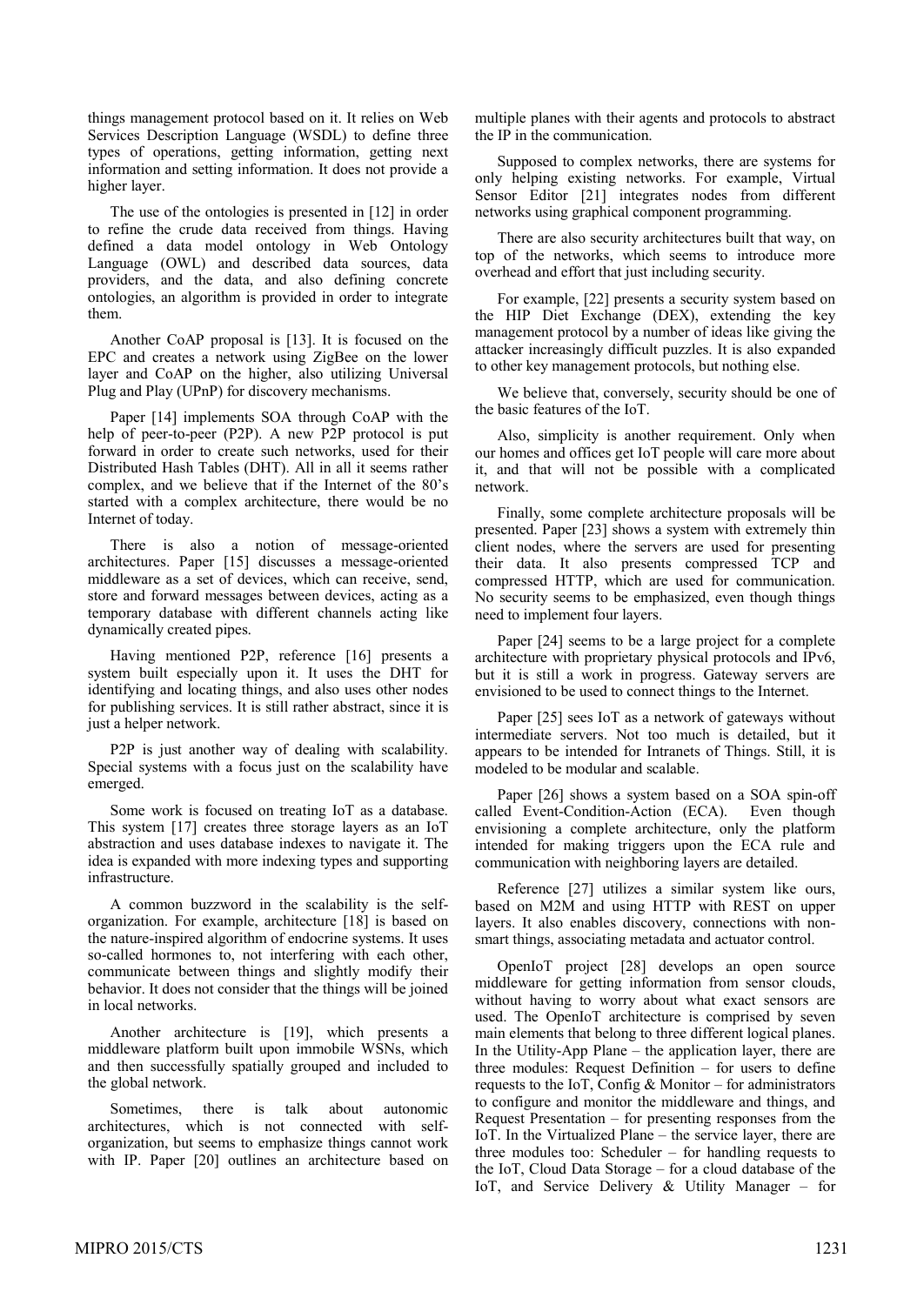delivering responses from the cloud and tracking metrics of the data. In the Physical Plane – the physical layer, there is only one module: Sensor Middleware – for communicating with the things.

IoT-A [\[29\]](#page-5-24) creates an architectural reference model for the IoT. Four things are identified as building blocks of the model. The vision summarizes the rationale for providing an architectural reference model for the IoT. Business scenarios & stakeholders are the drivers of the architecture work. The IoT Reference model provides the highest abstraction level for the definition of the IoT-A Architectural Reference Model. The IoT Reference Architecture is the reference for building compliant IoT architectures. The Reference Model mainly defines five things as abstractions. The entity model defines Physical Entities (roughly Devices), Virtual Entities (roughly Services), and Users. The data model defines information types. The functional model defines layers, lower to higher, as Device, Communication, IoT Service, Virtual Entity, IoT Business Process Management, and Application. The communication model defines communication layers, higher to lower, as Data, End to End, ID, Network, Link, and Physical. The security model defines security features and their layering. The Reference Architecture mainly defines functionalities each mentioned actor has to implement. An extensive list of desired functionalities is given. Also, there are UML Use Case Diagrams, UML Sequence Diagrams, and interfaces, defined.

# III. OVERVIEW OD PROPOSED ARCHITECTURE

Proposed architecture could be roughly divided into four layers:

- 1. Things layer
- 2. Communication layer
- 3. Data storage and control layer
- 4. Application layer.

Similar division is presented on most IoT architectures. However, operations on those layers and communication between them differentiates architectures. Fig. 2 presents an overview of presented architecture. Short description of concepts for each layer follows.

Things in things layer have their own operation mode we don't model. We assume they need to communicate with layer 3 to fulfill their purpose. Since things could be various, from very simple battery operated devices to powerful computers, we don't define multi-layer communication stack – communication mechanism is broadcast on physical layer. Other things might catch that broadcast message and broadcast it further. We don't propose special communication protocol on physical layer, any current or future will work. We just need them to carry a message with IoT data (described later).

Communication layer provide connectivity between things and data storage and control layer (layer 3). We assume that gateways could be used in this layer to catch message that things broadcast and forward it (using TCP/IP or some application protocol) to layer 3. Gateways will also forward messages in other direction: from layer 3 to devices.



Figure 2. Overview of proposed architecture

Data storage and control layer contains databases with information about devices (and how to reach them through which gateways), users owning devices, past exchanged information with devices (both received from devices and send to devices), and triggers for control. Triggers could be used to start some action when an event occurs. Events could be simply related with sending and receiving data from one thing or a complex trigger that involves evaluation of received data, combination of data in databases, periodic events (periodically request update from things) and similar. Action on triggers could vary, from simple data retrieval request from things to a start of complex operation implemented in application layer.

Application layer is where things with their data and operations are used for creating some benefit for a end user, such as sensor readings, command dispatch to remote devices and similar. We don't design this layer, we perceive that most required operations in this level can be created using described lower layers we define.

Things with Internet connectivity could act as gateways (directly communicate with layer 3) or connect with gateway using TCP/IP. There is no need to use broadcast if a thing is smarter and can detect internet connectivity, or connectivity with gateway. For connection to gateway it doesn't have to use full TCP/P stack – physical layer protocol could be used, just without broadcast.

Using broadcast in layer 1 looks terribly ineffective, choking the network with packets. However, there are a number of facts helping here. Firstly, the packets are supposed to be short and rare. Secondly, constant pingpong of the packets must be mitigated using a Time to Live (TTL) mechanism, analogous to the one used by the Internet Protocol (IP). Thirdly, each packet has a localnetwork identifier. A packet that ends up in a different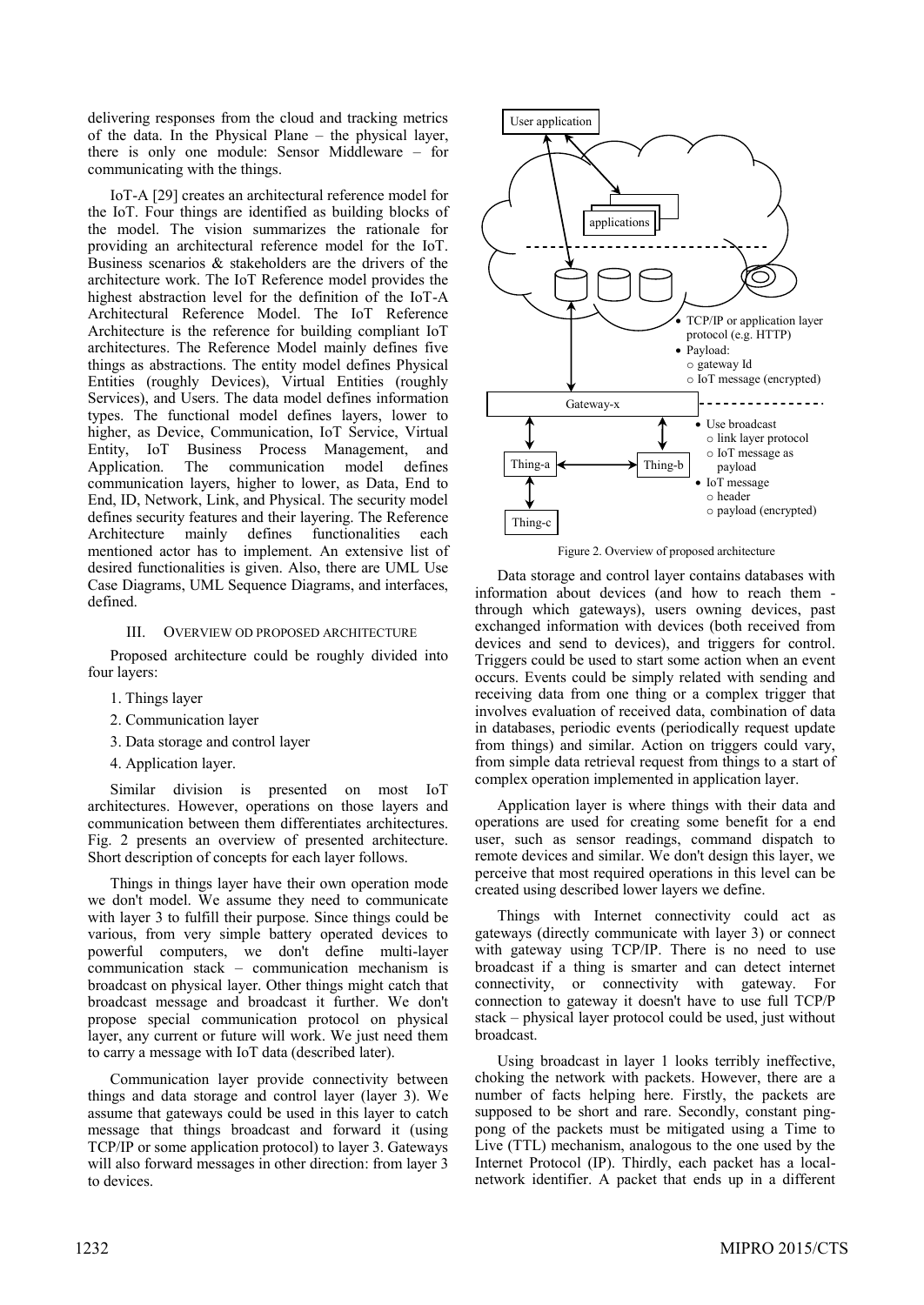local network could simply be dropped. Fourthly, if a thing receives a packet meant for it, it will naturally not forward the packet. Fifthly, as every packet has its identifier so that already forwarded packet can also be dropped.

Some gateways can have a subset of layer 3 functionality, enabling operating with things from local network only, in which applications could use local gateway instead of layer 3 from cloud. Such gateways could still communicate with full layer 3 implementation in cloud (and forward a copy of messages to them).

IV. IOT MESSAGE FORMAT AND SECURITY ISSUES

IoT messages must contain relevant information payload (per thing specific) but must also contain communication data - header. Header should contain:

a) protocol identifier

b) time-to-live (TTL)

c) thing's identifier (e.g. physical layer address)

d) packet identifier

e) network identifier

f) payload length.

Identifiers could be used to manage messages. A thing can process messages sent to it, broadcast all others or just ones that belong to same network. Packet identifier could be use to manage packet flow (e.g. discard duplicate packets).

Payload could be in various formats but for maximal extensibility we propose simple string, carrying a message (that could be in e.g. Java Simple Object Notation - JSON) with values.

Payload must be encrypted with thing's password (known to thing and layer 3 only). Advanced Encryption System (AES) or similar algorithm could be used to provide sufficient security on this layer.

Gateways could communicate with things on layer 1 with previously described principles. For communication with layer 3 in cloud, standard TCP/IP or some application layer could be used (like HTTP). In a simple implementation, the UDP protocol could be used, where an UDP packet will contain IoT message forwarded from layer 1 or for layer 1. This message could be encrypted with gateway's password (known to layer 3 and gateway only) which could solve security issues on this level.

Security of communication protocols between applications (layer 4) and layer 3 is out of scope of this proposal. For example, some application layer protocol could be used (e.g. SSL).

Management in layer 3 must ensure that only authenticated users (their applications) could manipulate with data and devices that belong to them or they are given appropriate privileges by owners or administrators.

#### V. COMPARISON WITH IOT-A AND OPENIOT

In this section we compare presented architecture with architectures from projects IoT-a and OpenIoT, as most recent and probably most refined architectures for IoT today.

Comparing proposed architecture with the OpenIoT, the biggest difference is that proposed architecture is incomparably simpler. Proposed architectures is concerned about protocols for communicating with things, protocols for communicating with servers in cloud, definitions of gateways and definitions of a cloud. Also, the Sensor Middleware in the OpenIoT relies heavily on running their web server X-GSN written in Java. In proposed architecture the local network with arbitrary link protocols are used, inside of which is encapsulated our own simple protocol, while gateways speak with the cloud over an arbitrary network layer.

Comparing the architecture with the IoT-A, it is seen that IoT-A defines no physical architecture. Gateways, for example, are only briefly mentioned saying they can possibly be put in the middle to help with the communication. We, on the other hand, put forward actual physical architecture and actual communication. IoT-A only describes what needs to exist, but not how it has to be implemented. Same goes for describing IoT-A communication. Our system is also much simpler (even though ontologically are similar). There are still things, services, and users, here, but the vast amount of requirements listed as functionalities is not considered appropriate for a nascent system. We have only considered basic things needed for a simple IoT.

### VI. CONCLUSION

After screening the literature, we didn't found architecture that accomplishes ours requirements of simplicity and generality. We therefore conceptually designed simple, secure and general architecture.

On the lowest level (level 1) contemporary link layer protocols should be used with broadcasting mode for transmission of an IoT packet between things and gateway, which has a communication role in our model (level 2). The IoT packet consists of IoT header and IoT payload which should be encrypted with a contemporary symmetric algorithm using thing's password. Gateways should be used for forwarding messages to and from databases and services located in the cloud (layer 3). Users should observe and control their things with their applications (agents) directly or via the services in the cloud (level 4).

We think that proposed architecture looks promising as a foundation for implementation of tomorrow's IoT. There is a lot of work ahead to prove its feasibility and usefulness with an example implementation.

#### **REFERENCES**

- <span id="page-4-0"></span>[1] EPCglobal project, http://www.gs1.org/epcglobal, (last accessed 1.4.2015.).
- <span id="page-4-1"></span>[2] Machine-Type Communications, Third Generation Partnership Project, http://www.3gpp.org/, (last accessed 1.4.2015.).
- <span id="page-4-2"></span>[3] S. Yang, X. Wen, W. Zheng, and Z. Lu, "Convergence architecture of Internet of Things and 3GPP LTE-A network based on IMS", Mobile Congress (GMC), Shanghai, pp. 1-7, 2011.
- <span id="page-4-3"></span>[4] Machine to Machine Communications, European Telecommunication Standards, http://www.etsi.org/technologies-clusters/technologies/m2m, (last accessed 1.4.2015.).